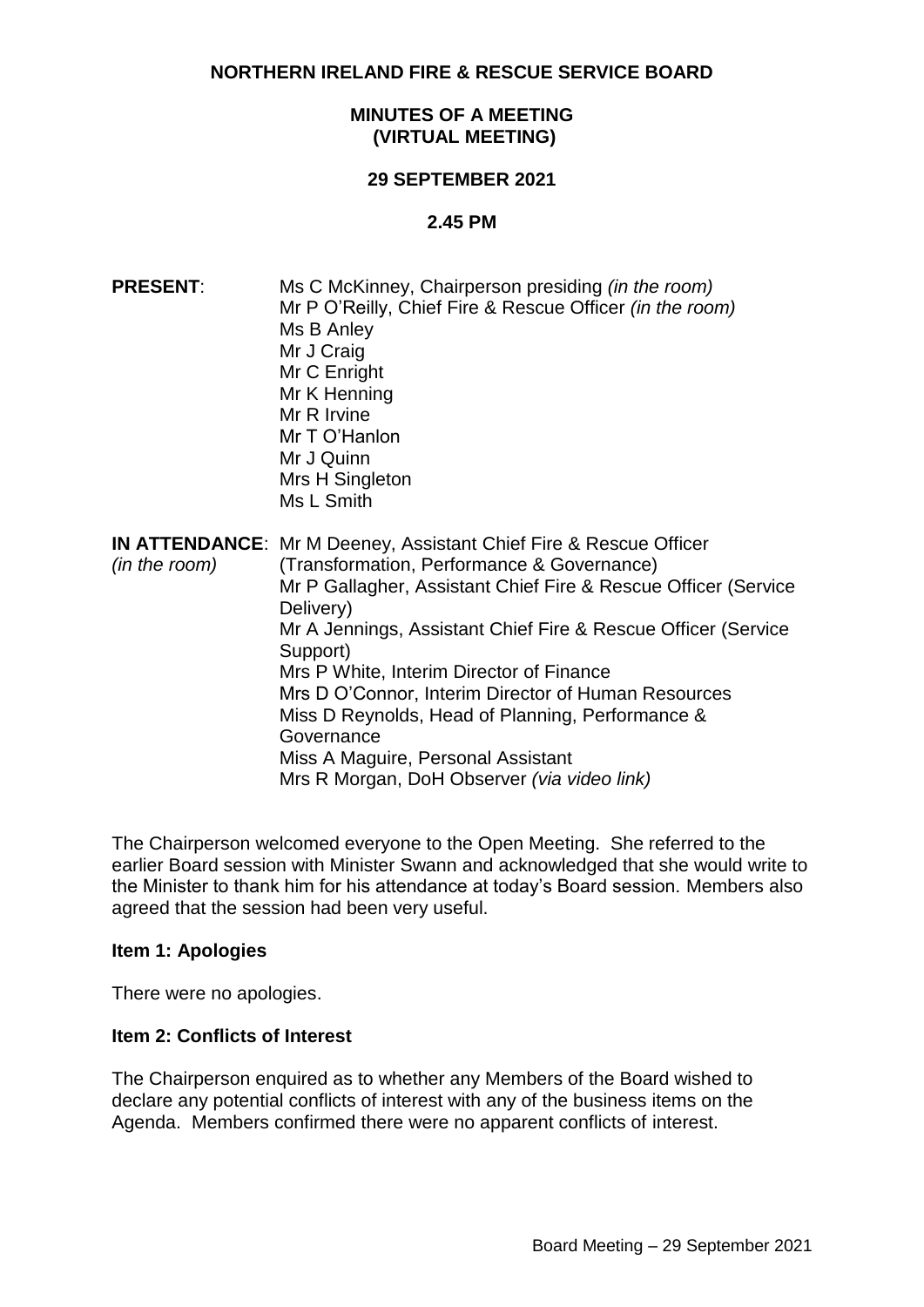At this point, the Chairperson, on behalf of the Board, wished Ms Irene Hill, Governance & Business Support Services Advisor, a speedy recovery from her illness. She thanked Annemarie Maguire for her assistance in the absence of the Board Secretariat.

## **Item 3: Minutes of Board Meeting – 9 July 2021**

The Minutes of the Board Meeting held on 9 July 2021, having been printed and circulated, were taken as read and signed as a true record, on the motion of Ms Anley, seconded by Ms Smith.

Arising out of the Minutes:

# **Public Sector Pensions Update**

The Interim Director of Finance provided an update with respect to the national position and noted that the Chief Fire & Rescue Officer is being kept apprised. The Interim Director of Finance reported that a position paper would be provided to the Board in due course. The Chairperson requested that this matter was promptly returned in to the Board as soon as further information was available in order that Members were apprised when deemed appropriate.

## **Motor Insurance Business Case Update**

Assistant Chief Fire & Rescue Officer Deeney provided an update to the Board and noted that the former Chief Fire & Rescue Officer had issued correspondence to DoH on 3 August outlining the Board's concerns, and a response had been received on 18 August reinforcing DoH's position. It was noted that DoH has re-affirmed its position regarding an "excessive" claim.

Mrs Singleton sought clarification with respect to legal authority and whether a statutory exemption exists as the legal advice received is contradictory. The Chief Fire & Rescue Officer asked Mrs Singleton if she would be willing to provide the wording now required to facilitate him to take the query forward with DoH. **Action – CFRO to liaise with Mrs Singleton to take forward.** Members agreed.

#### **Item 4: Items for Adoption/Approval**

# **Reports from Board Committees, including noting of Committee Minutes and Adoption of Recommendations**

# **Audit, Risk & Governance Committee – Meeting – 9 September 2021**

It was noted that a Meeting of the Audit, Risk & Governance Committee had been held on 9 September 2021. The Minutes of the Meeting will be presented at the next Meeting of the Board.

Mr Irvine, Audit, Risk & Governance Committee Member, noted the recommendation emanating from the Meeting.

**Mr Irvine, proposed that the Committee's recommendation, as detailed below, be adopted by the Board.**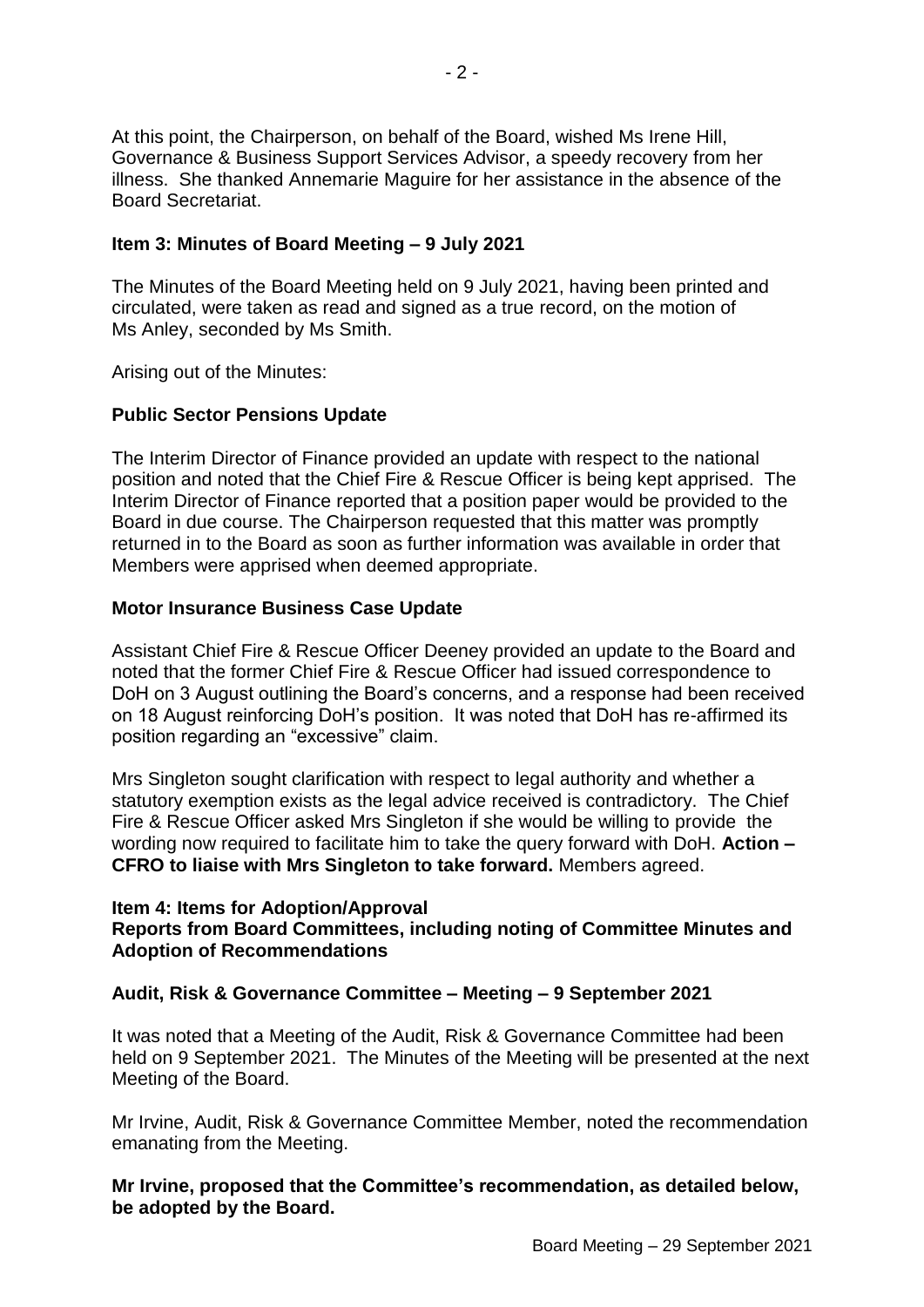## *Audit, Risk & Governance Committee – Recommendation*

 **Approval of the 2021/22 Audit Plan Progress Report incorporating Insurance & Claims Management and BSO ITS SLA.**

## **Service Delivery Committee - Meeting – 16 September 2021**

It was noted that a Meeting of the Service Delivery Committee had been held on 16 September 2021 and the Minutes of the Meeting will be presented at the next Meeting of the Board.

Mr Irvine, Chairperson of the Service Delivery Committee, presented the recommendation emanating from the Meeting.

## **Mr Irvine proposed that the Committee's recommendation, as detailed below, be adopted by the Board.**

## *Service Delivery Committee – Recommendation*

**Approval of the Capabilities Review – Phase 3 Proposals**.

## **Standalone Strategic Items NIFRS Financial Plan 2021/22 and Wholetime Crewing Management**

At the Board Meeting on 9 July 2021, the NIFRS Financial Plan 2021/22 had been presented. The Board accepted the Financial Plan at that time (but did not give final approval), subject to the Board revisiting the Plan in September when the new Chief Fire & Rescue Officer takes up post. The Board had also directed the former Chief Fire & Rescue Officer to raise with DoH their grave concerns around the urgent need for all relevant consultations being conducted and the need for additional funding.

The Board had also authorised the former Chief Fire & Rescue Officer to commence the interim operationalisation of the draft Plan. This was strongly caveated that the Plan would be reviewed at the end of September when the new CFRO came in to post.

The Interim Director of Finance gave a presentation by way of an update and provided an overview of the current position including pressures and easements, and proposed remedial action.

The Interim Director of Finance highlighted that a bid for additional funding had been made in the October Monitoring Round to help with the pressures.

Following a query from the Chairperson, the Interim Director of Finance confirmed that the former Chief Fire & Rescue Officer had corresponded with DoH with respect to the Board's concerns and a request for additional funding. Mrs Morgan reaffirmed the position and noted that DoH had advised the Chief Fire & Rescue Officer that the pressures should be captured as part of the October Monitoring Round.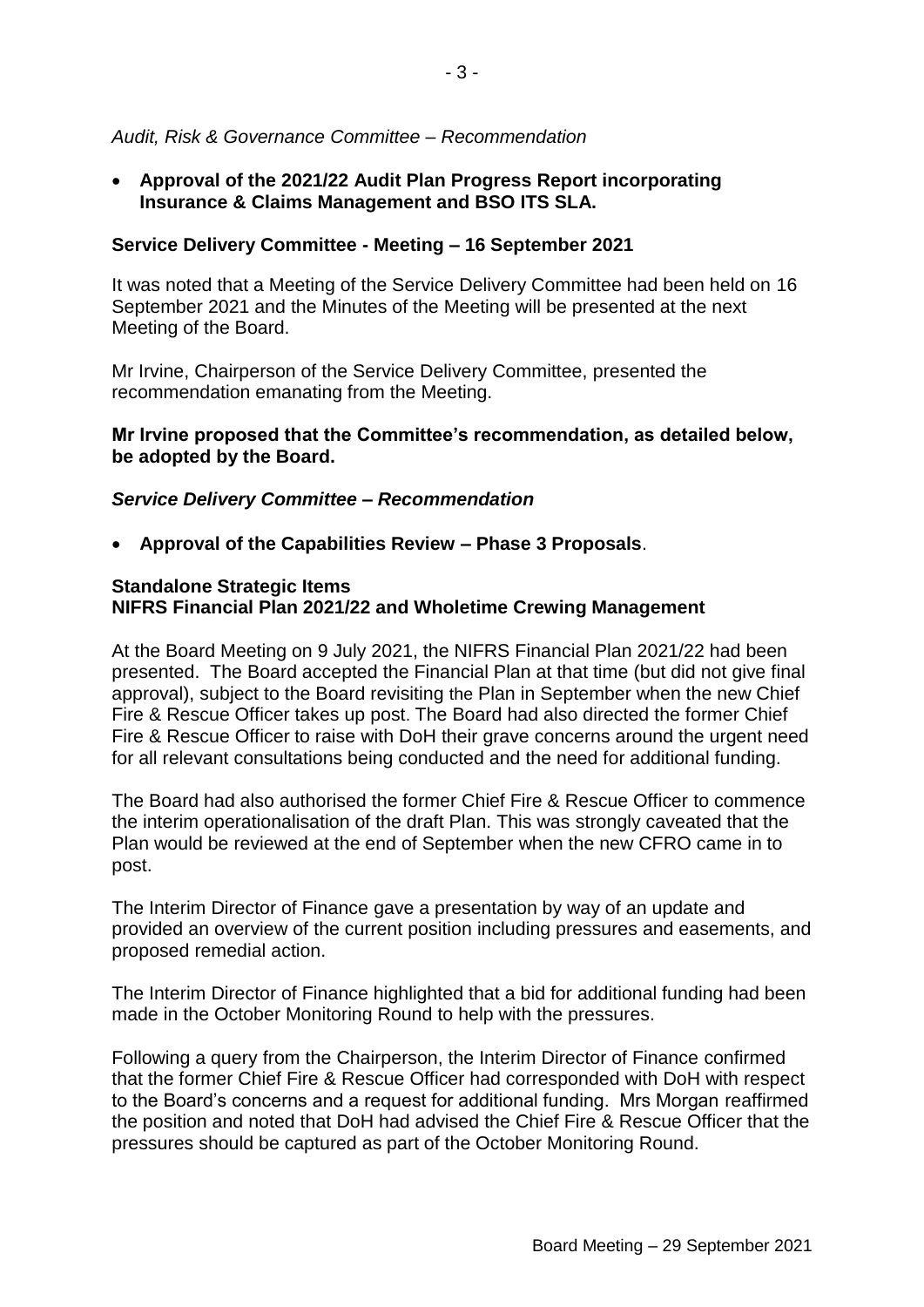The Interim Director of Finance highlighted that Members are asked to:

- Approve a further reduction of £300k to the maintenance budget.
- Note the slippage in the Wholetime recruitment programme leading to a saving of £300k.
- Approve the implementation of the degradation plan.

Members raised concerns with respect to being asked to make a decision on the afore-mentioned recommendations based on the scant information provided to them at today's Meeting. The Chairperson raised her concerns on tabled papers and why the relevant information had not been made available in advance to give Members time to consider in full.

The Chief Fire & Rescue Officer apologised that Members did not receive the full information in advance of the Meeting and undertook to review the protocols in place to ensure that Members would receive full information required to take informed decisions in advance of Board Meetings.

The Chairperson advised that the protocols were very clear and that the situation that Members found themselves in today was unacceptable to her and she was minded to suspend the meeting. The Chief Fire & Rescue Officer gave Members assurance that this would not occur again and expressed his personal disappointment this had happened. He undertook to liaise with the Chairperson to fully address the points made by Members.

The Chairperson highlighted that the Financial Plan merits longer and in-depth discussion. She proposed reconvening the Board Meeting at the end of October to discuss the Plan and its recommendations in full.

# **Members unanimously agreed to defer a decision on the Financial Plan and the recommendations within until it is considered in full at a reconvened Board Meeting to be scheduled at the end of October 2021**.

The Chief Fire & Rescue Officer undertook to forward Members the Breakeven Plan and Management of Overtime presentations in advance of the reconvened Board Meeting.

The Chairperson also considered that the unstable Zoom connections added further frustration for Members at today's meeting.

Mr Craig raised that this was an ongoing issue for a considerable number of months. He suggested the use of Council premises and their conferencing facilities for Board Meetings as a possibility. The Chairperson advised that she would liaise with other public sector bodies to explore other options as well.

The Interim Director of Finance apologised to Members for the protracted technical difficulties experienced. She assured Members she would undertake to raise the issue with the appropriate officers.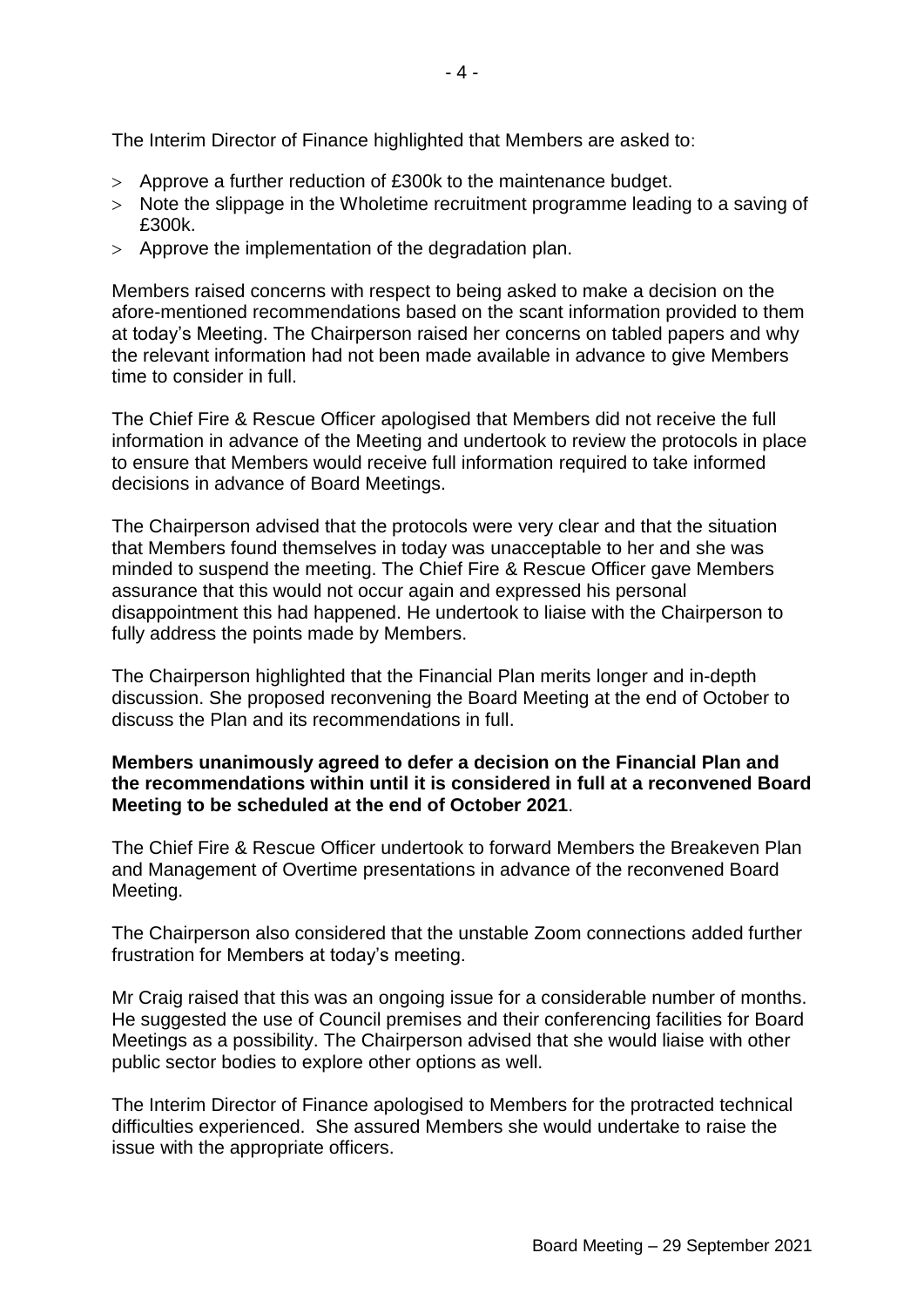Following on from this discussion Mr Quinn then proposed deferring any non-urgent Agenda items to the next scheduled Meeting of the Board. Mr Irvine seconded the proposal.

Further to the proposal to defer non-urgent Agenda items, the Interim Director of Finance asked for the listed Business Cases and the Delegated Limits paper to be considered for approval. **This was agreed.**

#### **Business Cases -**

- **Pomeroy Fire Station Refurbishment**
- **Ballynahinch Fire Station Refurbishment**
- **Waste Management Services**
- **Welfare Facilities Upgrade**
- **Fixed Wire Testing Remedial Programme**
- **Addendum for Command & Control Mobilising Solution**
- **Addendum for Laundry**

Members noted the Executive Summaries pertaining to the Business Cases for Pomeroy Fire Station Refurbishment; Ballynahinch Fire Station Refurbishment; Waste Management Facilities Upgrade; Fixed Wire Testing Remedial Programme; Addendum for Command & Control Mobilising Solution; and Addendum for Laundry.

Assistant Chief Fire & Rescue Officer Jennings highlighted that the majority of the projects listed above are capital and included in the capital budget, and noted that £1.25 million had been provided by DoH for backlog maintenance projects. He outlined that non-approval of the Business Cases today could affect the timeline in delivering the projects in-year, and also impact on spending the backlog maintenance funding by the timeframe stipulated by DoH.

Assistant Chief Fire & Rescue Officer Jennings answered Members' questions relating to affordability, how the figures are arrived at and the approvals process for Business Cases.

At this point, it was agreed to consider the Delegated Limits paper.

# **Delegated Limits**

The Interim Director of Finance explained that the purpose of this paper is to brief Members on a recent uplift in NIFRS' delegation for the approval of capital Business Cases and to seek Board approval of a proposed corresponding increase to the delegation afforded to the Executive Leadership Team by the Board.

Members noted that NIFRS has been operating with a relatively low delegated limit of £250k for the approval of capital Business Cases since 2009. On 1 July 2021, the Department of Health wrote to the Chief Fire & Rescue Officer to increase NIFRS' delegation for the approval of capital Business Cases to £1.5m. This aligns NIFRS' level of delegation to the Health Trusts. Consistent with the Trusts, the delegated limit for IT projects would remain at £250k.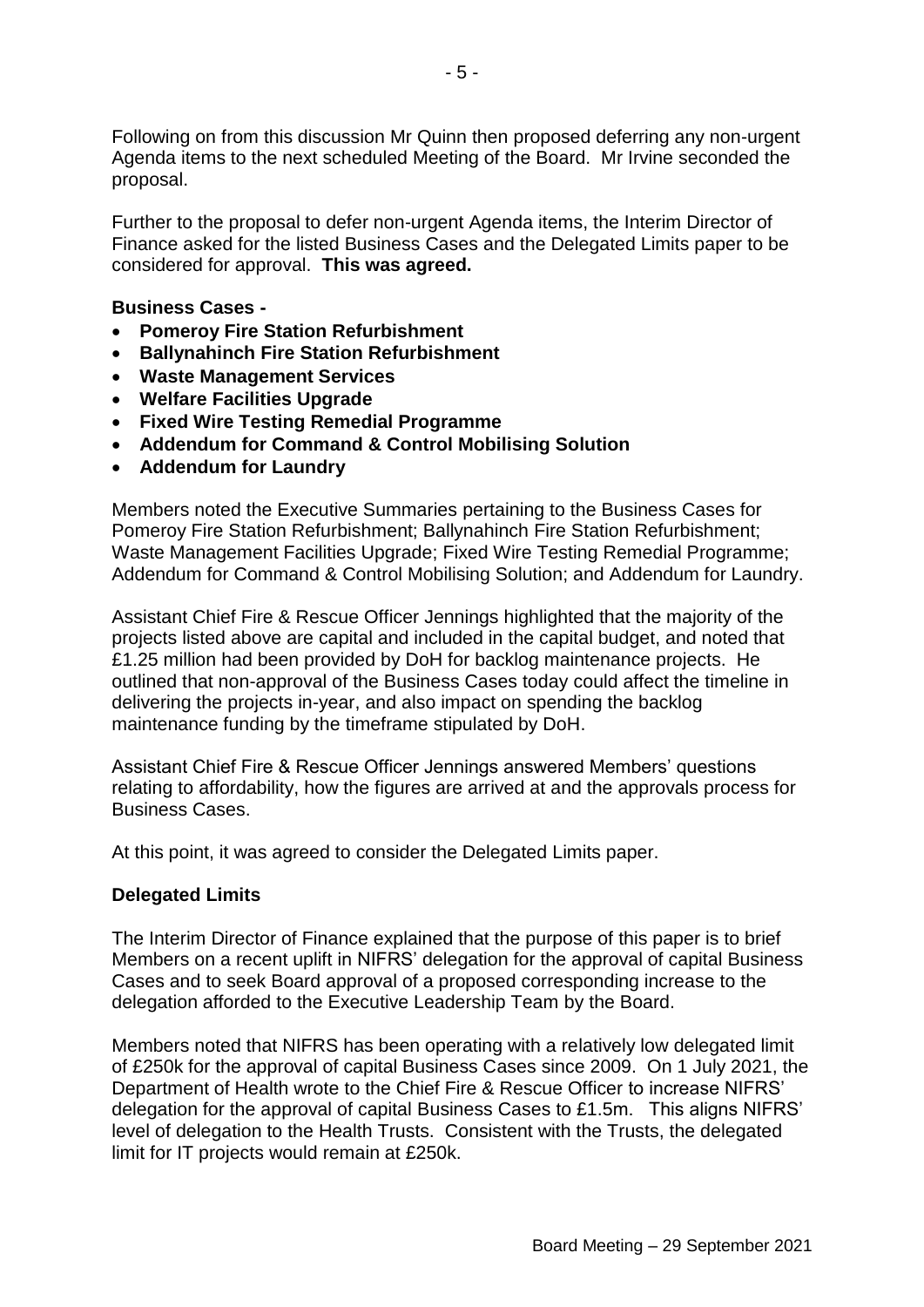Members noted the recent increase in NIFRS delegation for capital expenditure is intended to expedite the approval process that in turn supports a more controlled management of its capital budgets.

The Interim Director of Finance highlighted that currently all Business Cases above £250k require Board approval which creates additional pressures in timeframes as the Board Meetings are bi-monthly. An increase to ELT's delegation will enable ELT to progress and manage spend of the capital budget, with Board oversight through reporting against the approved delegated authority level.

The Interim Director of Finance explained the governance and controls processes in place with respect to preparation of Business Cases.

The Interim Director of Finance outlined that in light of the recent finance review and the internal focus to improve the quality of Business Cases, along with benchmarking the approach in comparable organisations, she recommended that the NIFRS Board considers initially increasing the level of delegation for ELT to £1m for the approval of capital Business Cases with those cases greater than £250k being notified to the Board for information.

Mr O'Hanlon outlined that he was not content to approve the recommendation at this time until the Chief Fire & Rescue Officer has an opportunity to establish Accountability measures. The Chairperson concurred with Mr O'Hanlon but deferred to the Chief Fire & Rescue Officer for his view and to therefore seek his assurances on the Interim Director of Finance's recommendation.

Discussion took place with respect to ensuring Board oversight and a suggestion was proposed in the first place to establish a Board Working Group consisting of 2-3 Board Members who would have an oversight/quality assurance role, reporting to the Board.

The Chief Fire & Rescue Officer acknowledged Members' concerns and agreed with Members' comments around Board oversight and scrutiny.

The Chief Fire & Rescue Officer expressed concern with respect to the condition of NIFRS estate and asked Members to consider approving, in principle, whilst reserving the right to withdraw same, the recommendation of increasing the level of delegation for the Executive Leadership Team to £1m. This would be subject to a Board Working Group with an oversight/quality assurance role being established, to enable the Business Cases to be progressed. Based on the assurances given by the Chief Fire & Rescue Officer to Members -

**the Board unanimously agreed to approve the recommendation to increase the level of delegation for the Executive Leadership Team to £1m to enable the Business Cases to progress, subject to the establishment of a Board Working Group who would have an oversight/quality assurance role. Composition of the Board Working Group was agreed as the Chairs of all Committees. The Chief Fire & Rescue Officer would set this in motion and liaise with the Head of Performance, Planning and Governance and Director of Finance to activate this Group.**